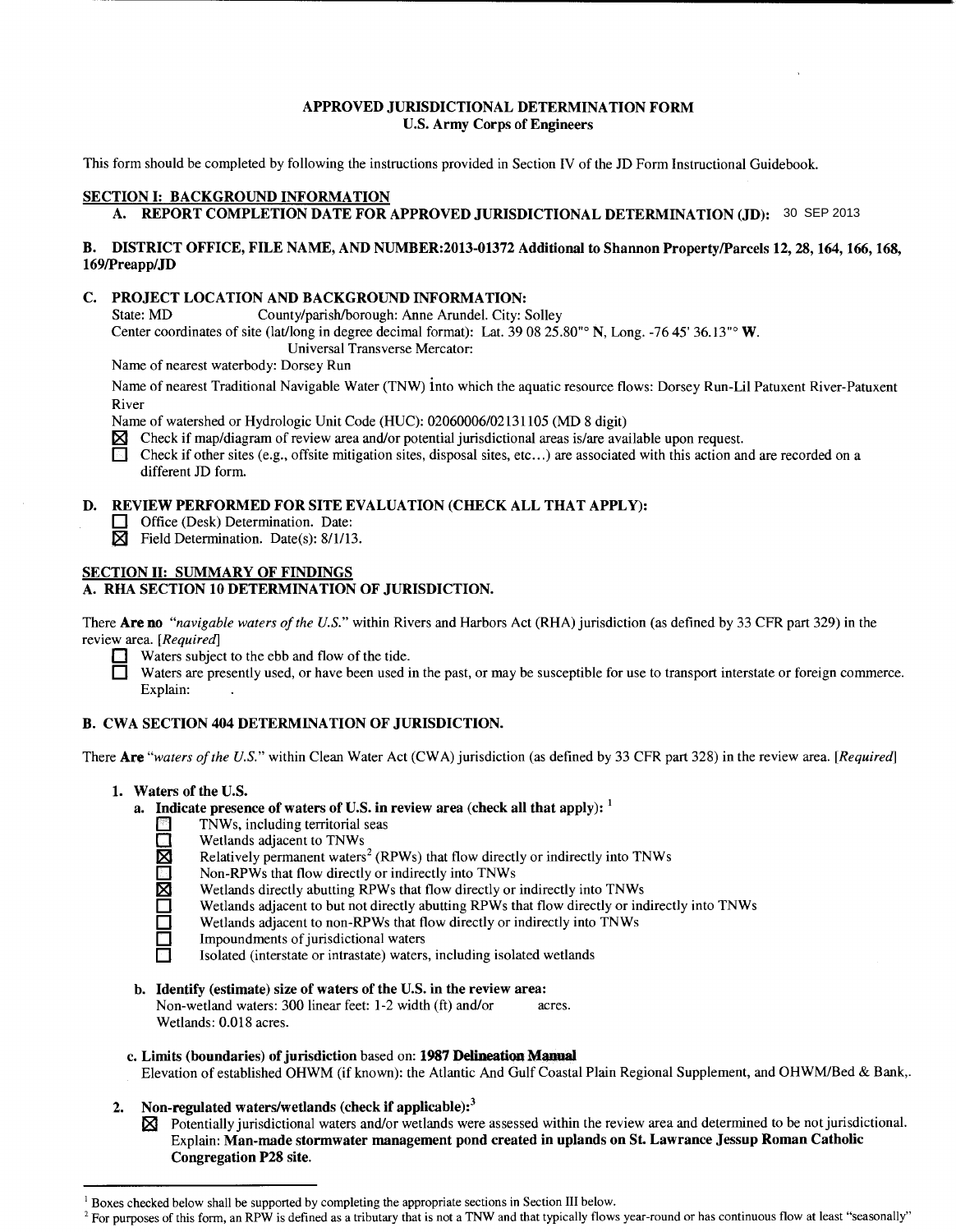### SECTION III: CWA ANALYSIS

## A. TNWs AND WETLANDS ADJACENT TO TNWs

The agencies will assert jurisdiction over TNWs and wetlands adjacent to TNWs. If the aquatic resource is a TNW, complete Section III.A.l and Section III.D.l. only; if the aquatic resource is a wetland adjacent to a TNW, complete Sections III.A.l and 2 and Section III.D.l.; otherwise, see Section III.B below.

#### 1. TNW

Identify TNW:

Summarize rationale supporting determination:

#### 2. Wetland adjacent to TNW Summarize rationale supporting conclusion that wetland is "adjacent":

### B. CHARACTERISTICS OF TRIBUTARY (THAT IS NOT A TNW) AND ITS ADJACENT WETLANDS (IF ANY):

This section summarizes information regarding characteristics of the tributary and its adjacent wetlands, if any, and it helps determine whether or not the standards for jurisdiction established under *Rapanos* have been met.

The agencies will assert jurisdiction over non-navigable tributaries of TNWs where the tributaries are "relatively permanent waters" (RPWs), i.e. tributaries that typically flow year-round or have continuous flow at least seasonally (e.g., typically 3 months). A wetland that directly abuts an RPW is also jurisdictional. If the aquatic resource is not a TNW, but has year-round (perennial) flow, skip to Section III.D.2. If the aquatic resource is a wetland directly abutting a tributary with perennial flow, skip to Section III.D.4.

A wetland that is adjacent to but that does not directly abut an RPW requires a significant nexus evaluation. Corps districts and EPA regions will include in the record any available information that documents the existence of a significant nexus between a relatively permanent tributary that is not perennial (and its adjacent wetlands if any) and a traditional navigable water, even though a significant nexus finding is not required as a matter of law.

If the waterbody<sup>4</sup> is not an RPW, or a wetland directly abutting an RPW, a JD will require additional data to determine if the waterbody has a significant nexus with a TNW. If the tributary has adjacent wetlands, the significant nexus evaluation must consider the tributary in combination with all of its adjacent wetlands. This significant nexus evaluation that combines, for analytical purposes, the tributary and all of its adjacent wetlands is used whether the review area identified in the JD request is the tributary, or its adjacent wetlands, or both. If the JD covers a tributary with adjacent wetlands, complete Section III.B.l for the tributary, Section III.B.2 for any onsite wetlands, and Section III.B.3 for all wetlands adjacent to that tributary, both onsite and offsite. The determination whether a significant nexus exists is determined in Section III.C below.

- 1. Characteristics of non-TNWs that flow directly or indirectly into TNW
	- (i) General Area Conditions: Watershed size: ~65,947 acres Drainage area: 30 acres Average annual rainfall: 36 inches Average annual snowfall: 8 inches
	- (ii) Physical Characteristics:
		- (a) Relationship with TNW:
			- $\Box$  Tributary flows directly into TNW.  $\boxtimes$  Tributary flows through 2 tributaries before entering TNW.

Project waters are 20-25 river miles from TNW. Project waters are 1 (or less) river miles from RPW. Project waters are 20-25 aerial (straight) miles from TNW. Project waters are 1 (or less) aerial (straight) miles from RPW. Project waters cross or serve as state boundaries. Explain:

Identify flow route to TNW<sup>5</sup>: Unnamed trib to Dorsey Run, Dorsey Run to Little Patuxent River, Little Patuxent River to Patuxent River (historically navigable to Upper Marlboro, MD).

<sup>&</sup>lt;sup>4</sup> Note that the Instructional Guidebook contains additional information regarding swales, ditches, washes, and erosional features generally and in the arid West.

<sup>&</sup>lt;sup>5</sup> Flow route can be described by identifying, e.g., tributary a, which flows through the review area, to flow into tributary b, which then flows into TNW.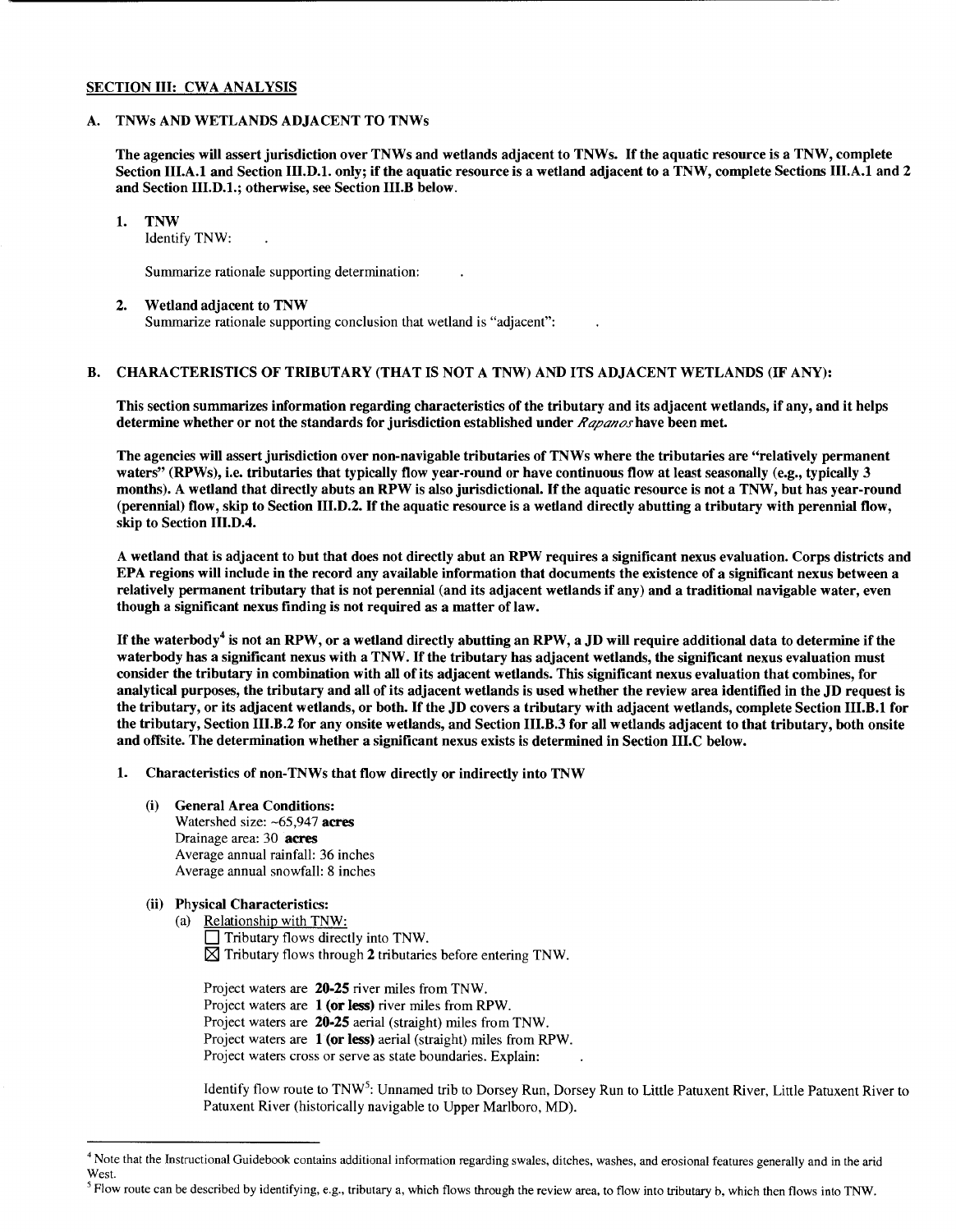Tributary stream order, if known:

| (b) | General Tributary Characteristics (check all that apply): |                     |  |
|-----|-----------------------------------------------------------|---------------------|--|
|     | <b>Tributary</b> is:                                      | $\boxtimes$ Natural |  |

| ry is: | $\boxtimes$ Natural                    |
|--------|----------------------------------------|
|        | $\Box$ Artificial (man-made). Explain: |
|        | Manipulated (man-altered). Explain:    |

**Tributary** properties with respect to top of bank (estimate): Average width: 1.5 feet Average depth: .2 feet

Average side slopes: **Vertical (1:1 or less).** 

|                        | Primary tributary substrate composition (check all that apply): |
|------------------------|-----------------------------------------------------------------|
| $\boxtimes$ Silts      | $\boxtimes$ Sands                                               |
| $\Box$ Cobbles         | $\boxtimes$ Gravel                                              |
| $\Box$ Bedrock         | $\Box$ Vegetation. Type/% cover:                                |
| $\Box$ Other. Explain: |                                                                 |

| $\Box$ Concrete |
|-----------------|
| $\Box$ Muck     |

Tributary condition/stability [e.g., highly eroding, sloughing banks]. Explain: stable. Presence of run/riffle/pool complexes. Explain: No. Tributary geometry: **Relatlvely straight**  Tributary gradient (approximate average slope): 1 %

(c) Flow:

Tributary provides for: Seasonal flow Estimate average number of flow events in review area/year: **20 (or greater)**  Describe flow regime: ephemeral/intermittent flow. Other information on duration and volume: .

Surface flow is: **Discrete and confined.** Characteristics:

Subsurface flow: **Unknown.** Explain findings: □ Dye (or other) test performed:

Tributary has (check all that apply):

| Fributary has (check all that apply):                                                                                                                                                   |                                                                                                                                                                                                                                                             |
|-----------------------------------------------------------------------------------------------------------------------------------------------------------------------------------------|-------------------------------------------------------------------------------------------------------------------------------------------------------------------------------------------------------------------------------------------------------------|
| $\boxtimes$ Bed and banks                                                                                                                                                               |                                                                                                                                                                                                                                                             |
| $\boxtimes$ OHWM <sup>6</sup> (check all indicators that apply):                                                                                                                        |                                                                                                                                                                                                                                                             |
| clear, natural line impressed on the bank<br>⋈                                                                                                                                          | the presence of litter and debris                                                                                                                                                                                                                           |
| changes in the character of soil                                                                                                                                                        | destruction of terrestrial vegetation                                                                                                                                                                                                                       |
| shelving                                                                                                                                                                                | the presence of wrack line<br>⋈                                                                                                                                                                                                                             |
| vegetation matted down, bent, or absent                                                                                                                                                 | sediment sorting                                                                                                                                                                                                                                            |
| leaf litter disturbed or washed away                                                                                                                                                    | X<br>scour                                                                                                                                                                                                                                                  |
| sediment deposition                                                                                                                                                                     | multiple observed or predicted flow events                                                                                                                                                                                                                  |
| water staining                                                                                                                                                                          | abrupt change in plant community                                                                                                                                                                                                                            |
| other (list):                                                                                                                                                                           |                                                                                                                                                                                                                                                             |
| Discontinuous OHWM. <sup>7</sup> Explain:                                                                                                                                               |                                                                                                                                                                                                                                                             |
| High Tide Line indicated by:<br>oil or scum line along shore objects<br>fine shell or debris deposits (foreshore)<br>physical markings/characteristics<br>tidal gauges<br>other (list): | If factors other than the OHWM were used to determine lateral extent of CWA jurisdiction (check all that apply):<br>Mean High Water Mark indicated by:<br>survey to available datum;<br>physical markings;<br>vegetation lines/changes in vegetation types. |
| (iii) Chemical Characteristics:                                                                                                                                                         |                                                                                                                                                                                                                                                             |

Characterize tributary (e.g., water color is clear, discolored, oily film; water quality; general watershed characteristics, etc.). Explain:

Identify specific pollutants, if known: NA.

<sup>&</sup>lt;sup>6</sup>A natural or man-made discontinuity in the OHWM does not necessarily sever jurisdiction (e.g., where the stream temporarily flows underground, or where the OHWM has been removed by development or agricultural practices). Where there is a break in the OHWM that is unrelated to the waterbody's flow regime (e.g., flow over a rock outcrop or through a culvert), the agencies will look for indicators of flow above and below the break. 7 <sup>7</sup>Ibid.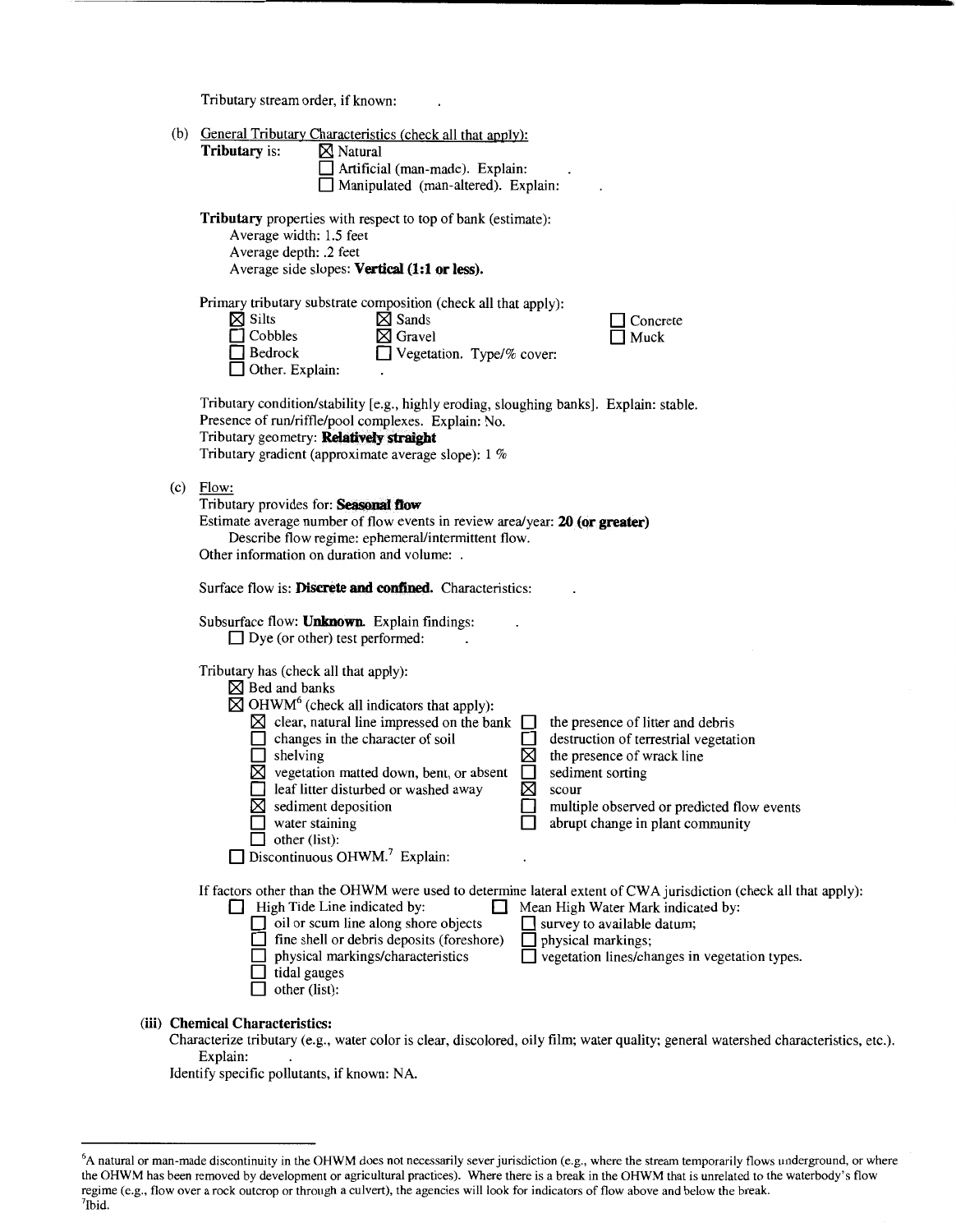#### **(iv) Biological Characteristics. Channel supports (check all that apply):**

- Riparian corridor. Characteristics (type, average width):
- Wetland fringe. Characteristics:
- **0** Habitat for:
	- □ Federally Listed species. Explain findings:
	- **0** Fish/spawn areas. Explain findings:
	- **0** Other environmentally-sensitive species. Explain findings:
	- $\Box$  Aquatic/wildlife diversity. Explain findings:

#### **2. Characteristics of wetlands adjacent to non-TNW that flow directly or indirectly into TNW**

#### **(i) Physical Characteristics:**

- (a) General Wetland Characteristics: Properties: Wetland size:.018 acres Wetland type. Explain: 0.018 PFO. Wetland quality. Explain:Good. Project wetlands cross or serve as state boundaries. Explain: NA.
- (b) General Flow Relationship with Non-TNW: Flow is: **Intermittent flow.** Explain: Evidence of seasonal flow was observed as noted in Section III.D.2 ..

### Surface flow is: **Discrete and confined**

Characteristics:

Subsurface flow: **Unknown.** Explain findings: □ Dye (or other) test performed:

- (c) Wetland Adjacency Determination with Non-TNW:
	- **[8l** Directly abutting
	- **0** Not directly abutting
		- **D** Discrete wetland hydrologic connection. Explain:
		- **D** Ecological connection. Explain:
		- **0** Separated by berm/barrier. Explain:

#### (d) Proximity (Relationship) to TNW

Project wetlands are **20-25** river miles from TNW. Project waters are **20-25** aerial (straight) miles from TNW. Flow is from: **Wetland to navigable waters.**  Estimate approximate location of wetland as within the **2-year or less** floodplain.

### **(ii) Chemical Characteristics:**

Characterize wetland system (e.g., water color is clear, brown, oil film on surface; water quality; general watershed characteristics; etc.). Explain: natural w/ hydrologic input from seeps and surface flow. Identify specific pollutants, if known: NA.

#### **(iii) Biological Characteristics. Wetland supports (check all that apply):**

- $\boxtimes$  Riparian buffer. Characteristics (type, average width): $\sim$ 25.
- **[8l** Vegetation type/percent cover. Explain:plant species associated with PFO wetlands in the western shore coastalplain. **[8l** Habitat for:
	- **1** Federally Listed species. Explain findings:
	- **0** Fish/spawn areas. Explain findings:
	- $\Box$  Other environmentally-sensitive species. Explain findings:
	- **[8l** Aquatic/wildlife diversity. Explain findings: Western shore coastal plain PFO.

## **3. Characteristics of all wetlands adjacent to the tributary (if any)**

All wetland(s) being considered in the cumulative analysis: **1** 

Approximately ( 1 ) acres in total are being considered in the cumulative analysis.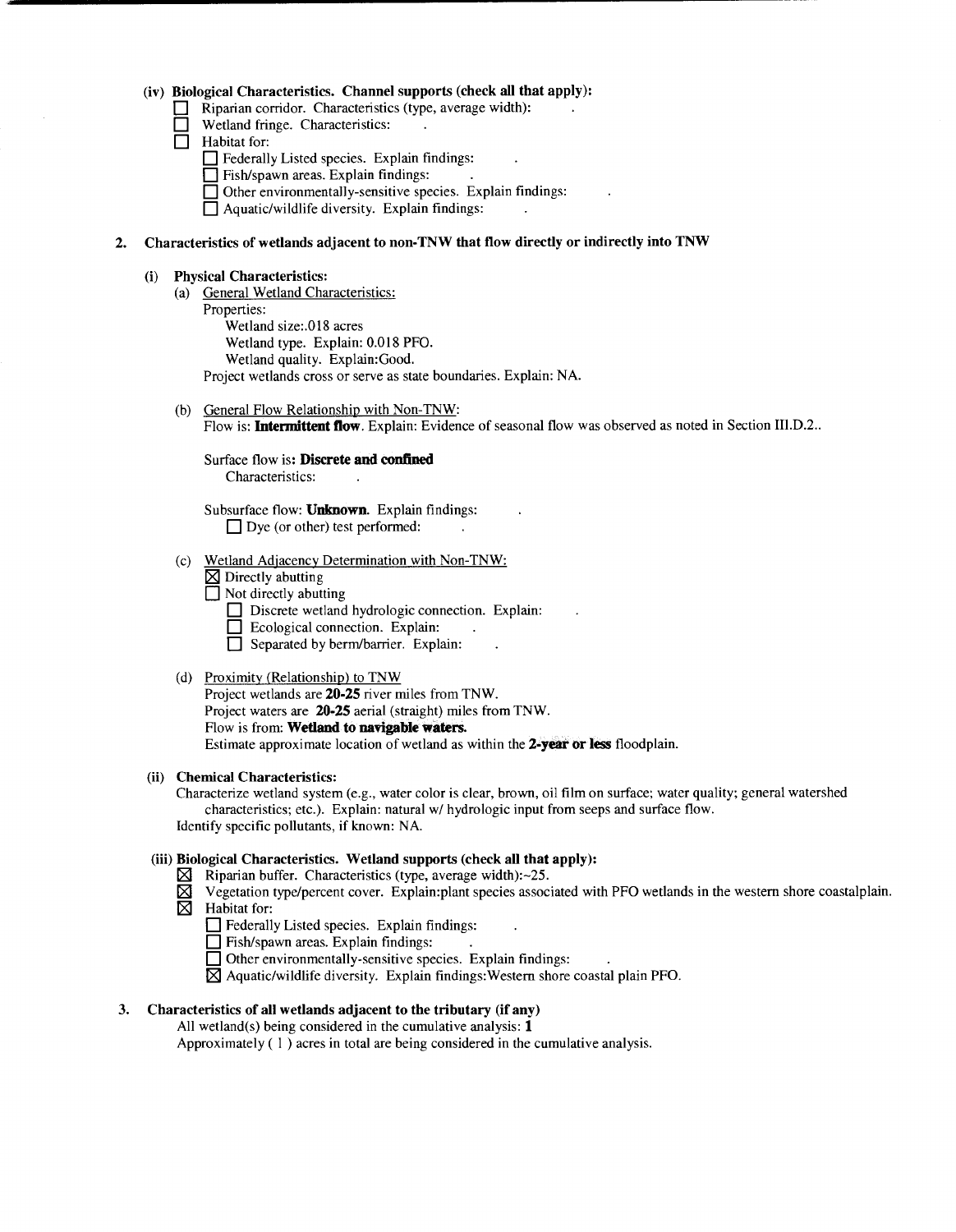For each wetland, specify the following:

Directly abuts? (Y/N) Size (in acres) Directly abuts? (Y/N) Size (in acres) Y .018

Summarize overall biological, chemical and physical functions being performed: The PFO onsite is part of a larger system with groundwater seeps and surface water contributions. It directly abuts an intermittent stream channel and serves as one of many headwater contributions to the greater Dorsey Run subwatershed, a highly impervious area. The review area is comprised of several single family home lots and a forest with the wetland and intermittent unnamed tributaries in natural state.

#### C. SIGNIFICANT NEXUS DETERMINATION

A significant nexus analysis will assess the flow characteristics and functions of the tributary itself and the functions performed by any wetlands adjacent to the tributary to determine if they significantly affect the chemical, physical, and biological integrity of a TNW. For each of the following situations, a significant nexus exists if the tributary, in combination with all of its adjacent wetlands, has more than a speculative or insubstantial effect on the chemical, physical and/or biological integrity of a TNW. Considerations when evaluating significant nexus include, but are not limited to the volume, duration, and frequency of the flow of water in the tributary and its proximity to a TNW, and the functions performed by the tributary and all its adjacent wetlands. It is not appropriate to determine significant nexus based solely on any specific threshold of distance (e.g. between a tributary and its adjacent wetland or between a tributary and the TNW). Similarly, the fact an adjacent wetland lies within or outside of a floodplain is not solely determinative of significant nexus.

#### Draw connections between the features documented and the effects on the TNW, as identified in the *Rapanos* Guidance and discussed in the Instructional Guidebook. Factors to consider include, for example:

- Does the tributary, in combination with its adjacent wetlands (if any), have the capacity to carry pollutants or flood waters to TNWs, or to reduce the amount of pollutants or flood waters reaching a TNW?
- Does the tributary, in combination with its adjacent wetlands (if any), provide habitat and lifecycle support functions for fish and other species, such as feeding, nesting, spawning, or rearing young for species that are present in the TNW?
- Does the tributary, in combination with its adjacent wetlands (if any), have the capacity to transfer nutrients and organic carbon that support downstream foodwebs?
- Does the tributary, in combination with its adjacent wetlands (if any), have other relationships to the physical, chemical, or biological integrity of the TNW?

#### Note: the above list of considerations is not inclusive and other functions observed or known to occur should be documented below:

- 1. Significant nexus findings for non-RPW that has no adjacent wetlands and flows directly or indirectly into TNWs. Explain findings of presence or absence of significant nexus below, based on the tributary itself, then go to Section III.D: .
- 2. Significant nexus findings for non-RPW and its adjacent wetlands, where the non-RPW flows directly or indirectly into TNWs. Explain findings of presence or absence of significant nexus below, based on the tributary in combination with all of its adjacent wetlands, then go to Section III.D:
- Significant nexus findings for wetlands adjacent to an RPW but that do not directly abut the RPW. Explain findings of presence or absence of significant nexus below, based on the tributary in combination with all of its adjacent wetlands, then go to Section III.D:

### D. DETERMINATIONS OF JURISDICTIONAL FINDINGS. THE SUBJECT WATERS/WETLANDS ARE (CHECK ALL THAT APPLY):

- 1. TNWs and Adjacent Wetlands. Check all that apply and provide size estimates in review area: 0 TNWs: linear feet width (ft), Or, acres. **E** Wetlands adjacent to TNWs: acres.
- 2. RPWs that flow directly or indirectly into TNWs.
	- $\Box$  Tributaries of TNWs where tributaries typically flow year-round are jurisdictional. Provide data and rationale indicating that tributary is perennial:
	- Tributaries of TNW where tributaries have continuous flow "seasonally" (e.g., typically three months each year) are jurisdictional. Data supporting this conclusion is provided at Section III.B. Provide rationale indicating that tributary flows seasonally: The stream channel is a seasonal intermittent channel that orginates on the site. A mapped (USGS and NRCS)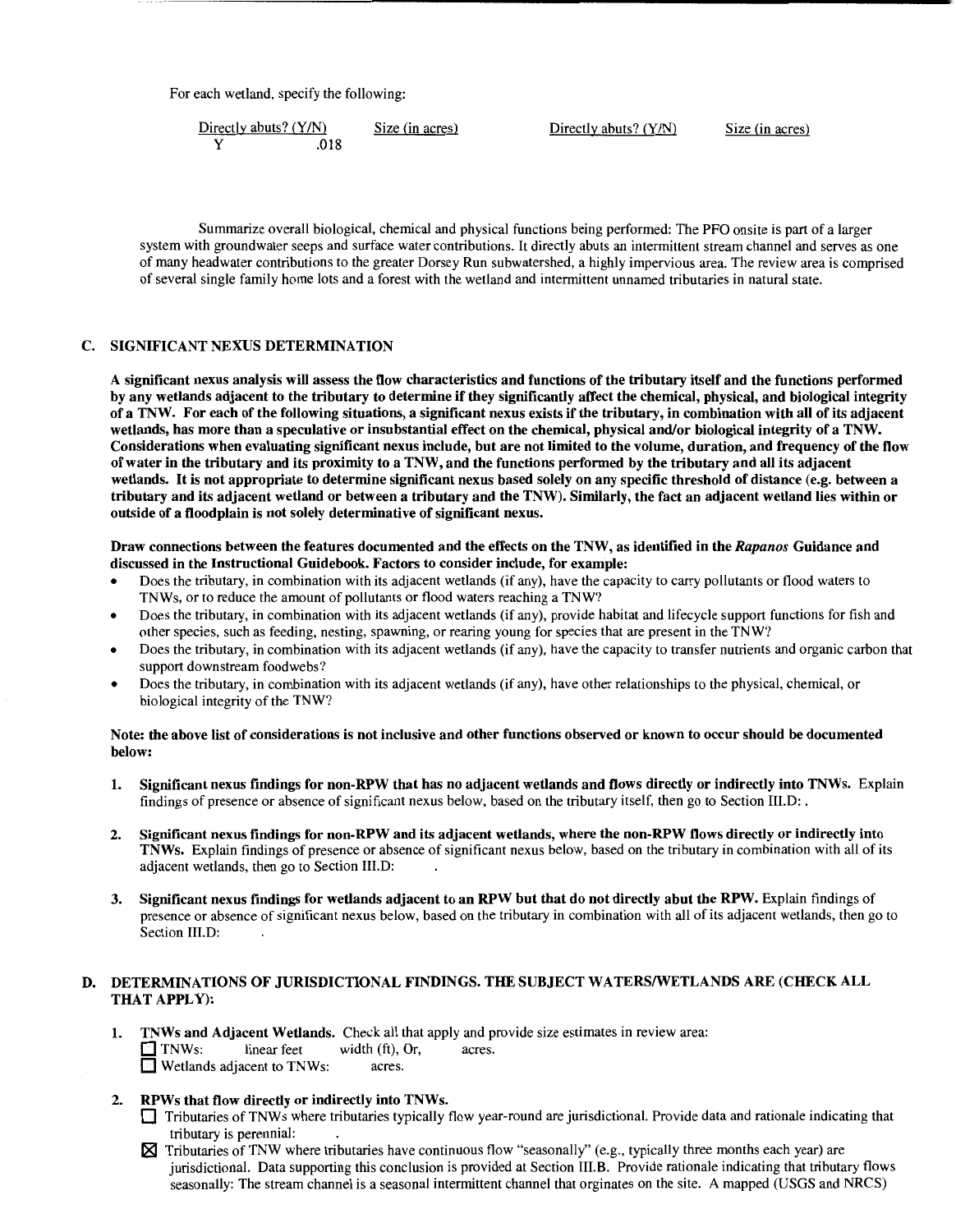intermittent channel is displayed slightly off-site. The channels flow off the property to the mapped intermittent channel that flows under MD 295 to the east then turns back and flows under MD 295 to the west and joins with the headwaters of Dorsey Run. The channels display an OHWM and bed and bank. The channels convey on-site precipitation events and intercept the seasonal groundwater table. In a highly imprevious subwatershed, the channels provides both ephemeral and seasonal groundwater flow with a slower response time (ground to stream) and increased natural water quality treatment to the Little Patuxent River. The off-site channel is mapped as an intermittment channel (USGS and NRCS). Flow was observed in the channel in August during Corps field review.

Provide estimates for jurisdictional waters in the review area (check all that apply):

**181** Tributary waters: **300** linear feetl-2 width (ft).

**1** Other non-wetland waters: acres.

Identify type(s) of waters:

## **3. Non-RPWs8 that flow directly or indirectly into TNWs.**

**0** Waterbody that is not a TNW or an RPW, but flows directly or indirectly into a TNW, and it has a significant nexus with a TNW is jurisdictional. Data supporting this conclusion is provided at Section III. C.

Provide estimates for jurisdictional waters within the review area (check all that apply):

**1** Tributary waters: linear feet width (ft).

Other non-wetland waters: acres.

Identify type(s) of waters:

## **4. Wetlands directly abutting an RPW that flow directly or indirectly into TNWs.**

**181** Wetlands directly abut RPW and thus are jurisdictional as adjacent wetlands.

**0** Wetlands directly abutting an RPW where tributaries typically flow year-round. Provide data and rationale indicating that tributary is perennial in Section III.D.2, above. Provide rationale indicating that wetland is directly abutting an RPW:

**<sup>181</sup>**Wetlands directly abutting an RPW where tributaries typically flow "seasonally." Provide data indicating that tributary is seasonal in Section III.B and rationale in Section III.D.2, above. Provide rationale indicating that wetland is directly abutting an RPW: The wetland was observed by the Corps as directly touching (i.e., no break in connection) the watercourse. The PFO on-site slopes/flows toward MD 295. Discreet flow exits the wetland and is conveyed immediately off-site in an intermittent stream channel. Flow from the site travels through the culverts under MD 295 before converging with the headwaters of Dorsey Run. Flow was observed in the channels during an August Corps site visit.

Provide acreage estimates for jurisdictional wetlands in the review area: **0.018** acres.

## **5. Wetlands adjacent to but not directly abutting an RPW that flow directly or indirectly into TNWs.**

**0** Wetlands that do not directly abut an RPW, but when considered in combination with the tributary to which they are adjacent and with similarly situated adjacent wetlands, have a significant nexus with a TNW are jurisidictional. Data supporting this conclusion is provided at Section III.C.

Provide acreage estimates for jurisdictional wetlands in the review area: acres.

## **6. Wetlands adjacent to non-RPWs that flow directly or indirectly into TNWs.**

Wetlands adjacent to such waters, and have when considered in combination with the tributary to which they are adjacent and with similarly situated adjacent wetlands, have a significant nexus with a TNW are jurisdictional. Data supporting this conclusion is provided at Section III.C.

Provide estimates for jurisdictional wetlands in the review area: acres.

## **7. Impoundments of jurisdictional waters.<sup>9</sup>**

As a general rule, the impoundment of a jurisdictional tributary remains jurisdictional.

- **Demonstrate that impoundment was created from "waters of the U.S.," or**
- **0** Demonstrate that water meets the criteria for one of the categories presented above (1-6), or
- Demonstrate that water is isolated with a nexus to commerce (see E below).

 ${}^{8}$ See Footnote #3.

 $9$  To complete the analysis refer to the key in Section III.D.6 of the Instructional Guidebook.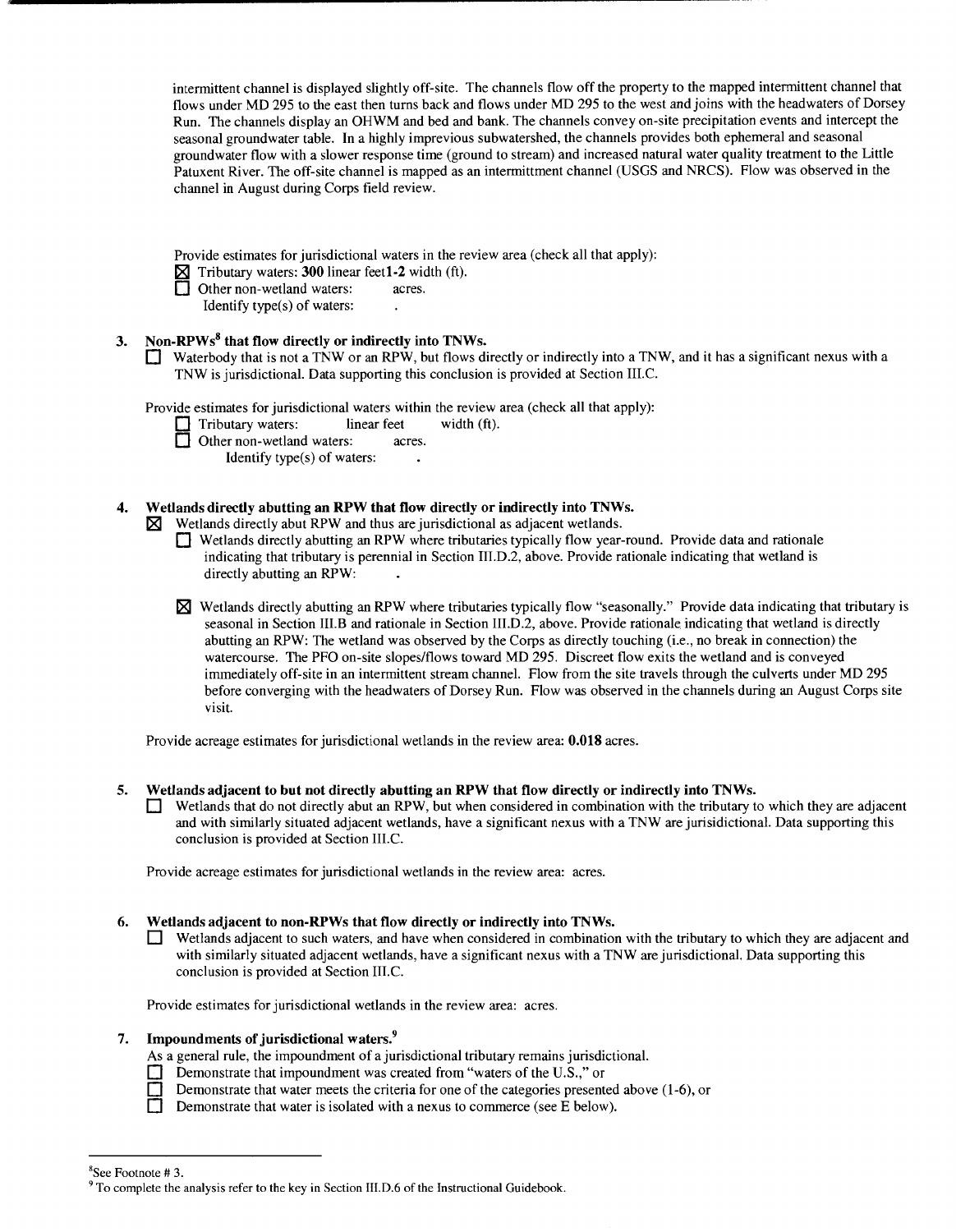| ISOLATED [INTERSTATE OR INTRA-STATE] WATERS, INCLUDING ISOLATED WETLANDS, THE USE,<br>DEGRADATION OR DESTRUCTION OF WHICH COULD AFFECT INTERSTATE COMMERCE, INCLUDING ANY<br>SUCH WATERS (CHECK ALL THAT APPLY): <sup>10</sup><br>which are or could be used by interstate or foreign travelers for recreational or other purposes.<br>from which fish or shellfish are or could be taken and sold in interstate or foreign commerce.<br>which are or could be used for industrial purposes by industries in interstate commerce.<br>Interstate isolated waters. Explain:<br>Other factors. Explain:                                                                                                                                                                                                                                                  |
|-------------------------------------------------------------------------------------------------------------------------------------------------------------------------------------------------------------------------------------------------------------------------------------------------------------------------------------------------------------------------------------------------------------------------------------------------------------------------------------------------------------------------------------------------------------------------------------------------------------------------------------------------------------------------------------------------------------------------------------------------------------------------------------------------------------------------------------------------------|
| Identify water body and summarize rationale supporting determination:                                                                                                                                                                                                                                                                                                                                                                                                                                                                                                                                                                                                                                                                                                                                                                                 |
| Provide estimates for jurisdictional waters in the review area (check all that apply):<br>Tributary waters:<br>linear feet<br>width (ft).<br>Other non-wetland waters:<br>acres.<br>Identify type(s) of waters:<br>Wetlands:<br>ŁΙ<br>acres.                                                                                                                                                                                                                                                                                                                                                                                                                                                                                                                                                                                                          |
| NON-JURISDICTIONAL WATERS, INCLUDING WETLANDS (CHECK ALL THAT APPLY):<br>If potential wetlands were assessed within the review area, these areas did not meet the criteria in the 1987 Corps of Engineers<br>Wetland Delineation Manual and/or appropriate Regional Supplements.<br>Review area included isolated waters with no substantial nexus to interstate (or foreign) commerce.<br>Prior to the Jan 2001 Supreme Court decision in "SWANCC," the review area would have been regulated based solely on the<br>"Migratory Bird Rule" (MBR).<br>Waters do not meet the "Significant Nexus" standard, where such a finding is required for jurisdiction. Explain:<br>図<br>Other: (explain, if not covered above): Man-made SWM pond created in uplands.                                                                                          |
| Provide acreage estimates for non-jurisdictional waters in the review area, where the sole potential basis of jurisdiction is the MBR<br>factors (i.e., presence of migratory birds, presence of endangered species, use of water for irrigated agriculture), using best professional<br>judgment (check all that apply):<br>Non-wetland waters (i.e., rivers, streams):<br>linear feet<br>width (ft).<br>Lakes/ponds:<br>acres.<br>Ŀ,<br>Other non-wetland waters:<br>acres. List type of aquatic resource:<br>П<br>Wetlands:<br>acres.                                                                                                                                                                                                                                                                                                              |
| Provide acreage estimates for non-jurisdictional waters in the review area that do not meet the "Significant Nexus" standard, where such<br>a finding is required for jurisdiction (check all that apply):<br>Non-wetland waters (i.e., rivers, streams):<br>linear feet,<br>width (ft).<br>Lakes/ponds:<br>acres.<br>Other non-wetland waters:<br>acres. List type of aquatic resource:<br>Wetlands:<br>acres.                                                                                                                                                                                                                                                                                                                                                                                                                                       |
| <b>SECTION IV: DATA SOURCES.</b>                                                                                                                                                                                                                                                                                                                                                                                                                                                                                                                                                                                                                                                                                                                                                                                                                      |
| A. SUPPORTING DATA. Data reviewed for JD (check all that apply - checked items shall be included in case file and, where checked<br>and requested, appropriately reference sources below):<br>Maps, plans, plots or plat submitted by or on behalf of the applicant/consultant:8/16/12 Klebasko Environmental LLC for Messick<br>& Associates.<br>Data sheets prepared/submitted by or on behalf of the applicant/consultant.<br>$\boxtimes$<br>$\boxtimes$ Office concurs with data sheets/delineation report.<br>□ Office does not concur with data sheets/delineation report.<br>Data sheets prepared by the Corps:<br>Corps navigable waters' study:<br>U.S. Geological Survey Hydrologic Atlas:<br>$\Box$ USGS NHD data.<br>$\Box$ USGS 8 and 12 digit HUC maps.<br>U.S. Geological Survey map(s). Cite scale & quad name: Savage, MD quad.<br>⊠ |
|                                                                                                                                                                                                                                                                                                                                                                                                                                                                                                                                                                                                                                                                                                                                                                                                                                                       |

181 USDA Natural Resources Conservation Service Soil Survey. Citation:websoil survey.nrcs.usda.gov.

 $^{10}$  Prior to asserting or declining CWA jurisdiction based solely on this category, Corps Districts will elevate the action to Corps and EPA HQ for review consistent with the process described in the Corps/EPA *Memorandum Regarding CWA Act Jurisdiction Following Rapanos.*